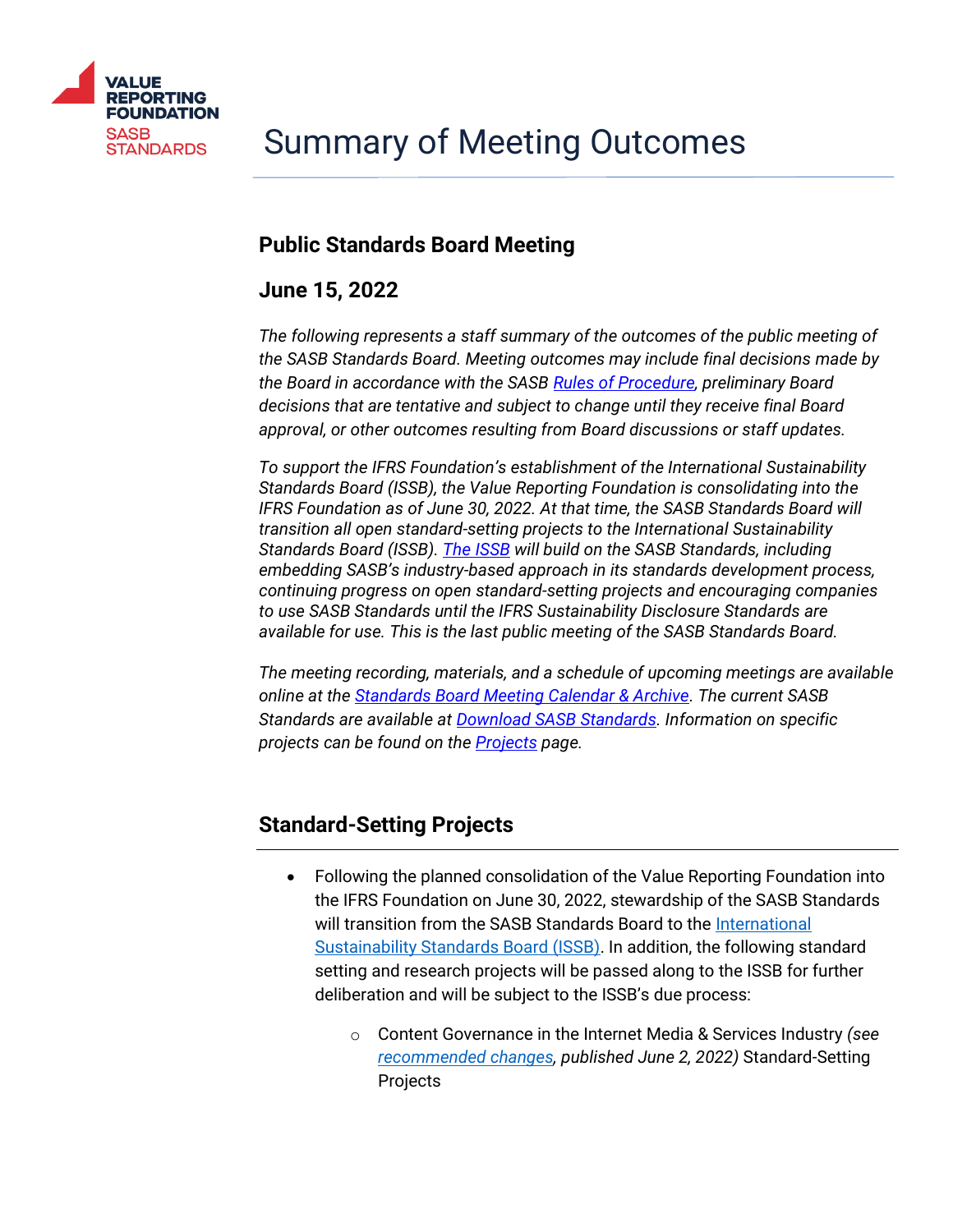

- o Plastics Risks & Opportunities in the Chemicals Industry *(see [recommended changes,](https://www.sasb.org/wp-content/uploads/2022/06/PlasticsRecommendedChangesvF.pdf) published June 2, 2022)*
- o Alternative Products in the Food & Beverage Sector *(see [recommended changes,](https://www.sasb.org/wp-content/uploads/2022/06/AltProductsRecommendedChangesvF.pdf) published June 2, 2022)*
- o Renewable Energy in the Electric Utilities & Power Generators Industry
- o GHG Emissions in Marine Transportation
- o Projects on the SASB Governance Documents
- o Human Capital Management *(likely to inform the ISSB's consultation on agenda priorities)*
- o Diversity, Equity, & Inclusion *(likely to inform the ISSB's consultation on agenda priorities)*
- o Standards Internationalization Advancement *(this project is part of the ISSB's initial work plan and work is already underway)*

#### **Content Governance in Internet Media & Services Industry**

- The board discussed the [recommended changes](https://www.sasb.org/wp-content/uploads/2022/06/ContentGovernanceRecommendedChangesvF.pdf) to the Internet Media & Services Standard, including the addition of a new disclosure topic and five associated metrics that intend to capture risks and opportunities associated with the dissemination of user-generated content on internet platforms.
- The Board discussed several areas where further market input might improve the recommended changes, including:
	- $\circ$  The type of quantitative data captured by the content moderation table
	- $\circ$  The structure and applicability of the metric capturing total amount spent on content governance
	- o Gathering subject matter expertise from a wider range of stakeholders, representing different types of preparers and functions within companies
- The recommended changes are being passed to the ISSB for further deliberation and will be subject to the ISSB's due process.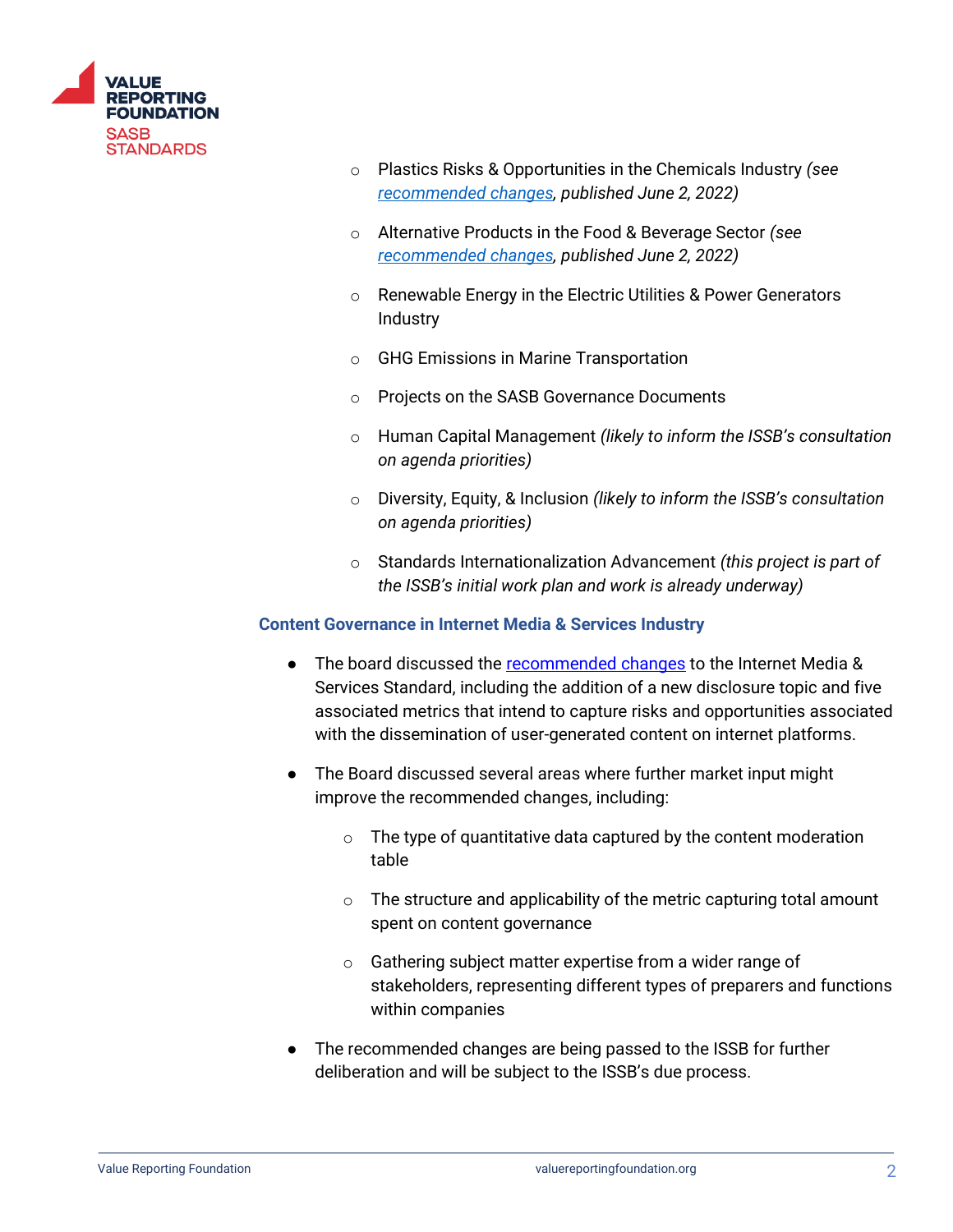

## **Plastics Risks and Opportunities in Pulp & Paper Products and Chemicals Industries**

- The board discussed the [recommended changes](https://www.sasb.org/wp-content/uploads/2022/06/PlasticsRecommendedChangesvF.pdf) to the Chemicals Standard, including the addition of a new disclosure topic and five associated metrics that intend to capture risks and opportunities associated with single-use plastics
- The Board discussed two issues where further market input might improve the recommended changes:
	- $\circ$  Whether certain recommended metrics should be based on an absolute value or a percentage)
	- $\circ$  Whether reporting companies will be able to isolate data regarding single-used plastics in a cost-effective manner
- The recommended changes are being passed to the ISSB for further deliberation and will be subject to the ISSB's due process.

## **Alternative Products in Food & Beverage**

- The board discussed the [recommended changes](https://www.sasb.org/wp-content/uploads/2022/06/AltProductsRecommendedChangesvF.pdf) to the Meat, Poultry & Dairy, Processed Foods, and Food Retailers & Distributors Standards, including the addition of a new disclosure topic and three corresponding metrics intended to capture risks and opportunities related to alternative protein products
- The Board discussed two issues where further market input might improve the recommended changes:
	- $\circ$  Whether the addition of a plant-based protein category to the revenue metrics in all three industries would be decision-useful
	- o Whether it is feasible for companies to disclose the amount spent on protein diversification within the Meat, Poultry & Diary and Processed Foods industries
- The recommended changes are being recommended to the ISSB for further deliberation and will be subject to the ISSB's due process.